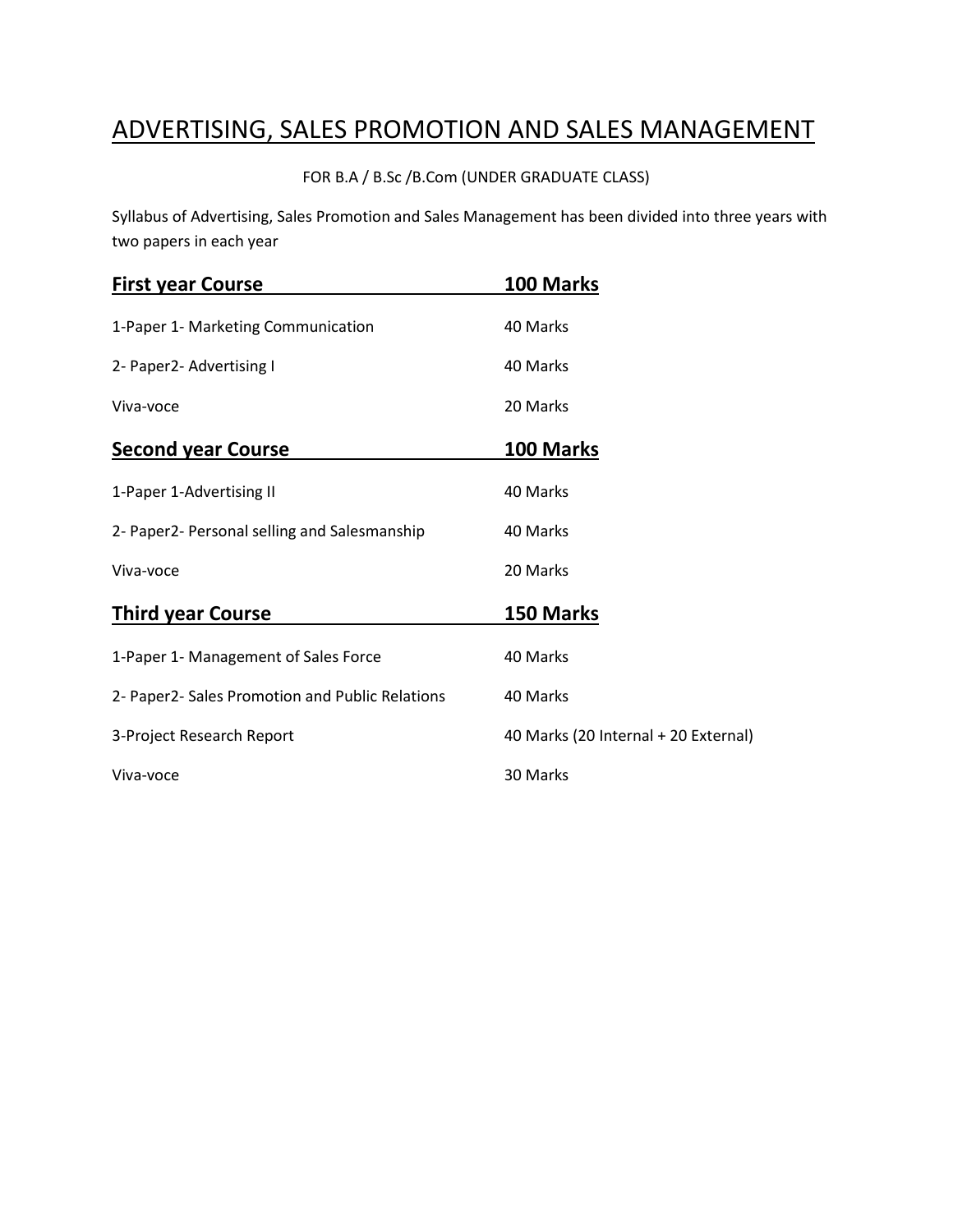## B.A/ B.Sc /B.Com PART I

## Paper I- Marketing Communication

- 1. Nature and Importance of communication, Types of Communication, Features and objectives of Communication.
- 2. Communication Process, Elements of the Communication Process, Application of the Communication process in Marketing, Steps to develop effective Marketing Communication.
- 3. Marketing Concepts and Evolution (Exchange, Production, Product, Selling and Marketing), Difference between Marketing and Selling, Marketing as a Social process, Entities of Marketing, Marketing Myopia, Features and Importance of Marketing and Internet Marketing.
- 4. Jerome McCarthy's 4 Ps of Marketing Mix
- 5. Product- Product Mix, Types of Product, Product Line, New Product Development, Product Life Cycle, Branding and Packaging.
- 6. Price Pricing policies, Methods of Pricing and Pricing Decisions.
- 7. Place Types of Channel, Channel decisions, Transportations, Warehousing & Inventory.
- 8. Promotions Promotion Mix, Promotion decisions, Difference between different elements of Promotion mix and their relative importance.
- 9. Market Segmentation bases: Geographic, Demographic and Psychographic, Segmentation Strategy (Differentiated Vs Undifferentiated) , Developing a segmentation Strategy.
- 10. Product Positioning: Strategies and Approaches, Positioning Errors (under Positioning, Over Positioning and Confused Positioning), Repositioning.
- 11. Marketing Research Process.
- 12. Integrated marketing Communication: the target audience, determining objectives, designing the message, Selecting Communication Channel, Establishing budget, Promotional Tools, Factors in setting the Marketing Communication Mix and Measuring Results.

#### PAPER II- ADVERTISING I

- 1- Definition, Importance and Functions of Advertising.
- 2- Importance of Advertising in Modern Marketing, Role of Advertising in the National Economy.
- 3- Types of Advertising: Commercial, Non-commercial, Primary demand and Selective Demand, Classified and Display advertising, Comparative advertising , Co-operative advertising.
- 4- PACT and DAGMAR Approaches
- 5- Setting of Advertising Objectives.
- 6- Advertising Appeals.
- 7- Advertising message: Preparing an affective advertising Copy: Elements of a Print Copy: Headlines illustration, body copy, slogan, logo, seal, role of colour. Elements of Broadcast copy.
- 8- Advertising Budget: Affordable Method, Per unit Method, Percentage Method, Competitive parity and Task objective Method. Importance of Budgeting.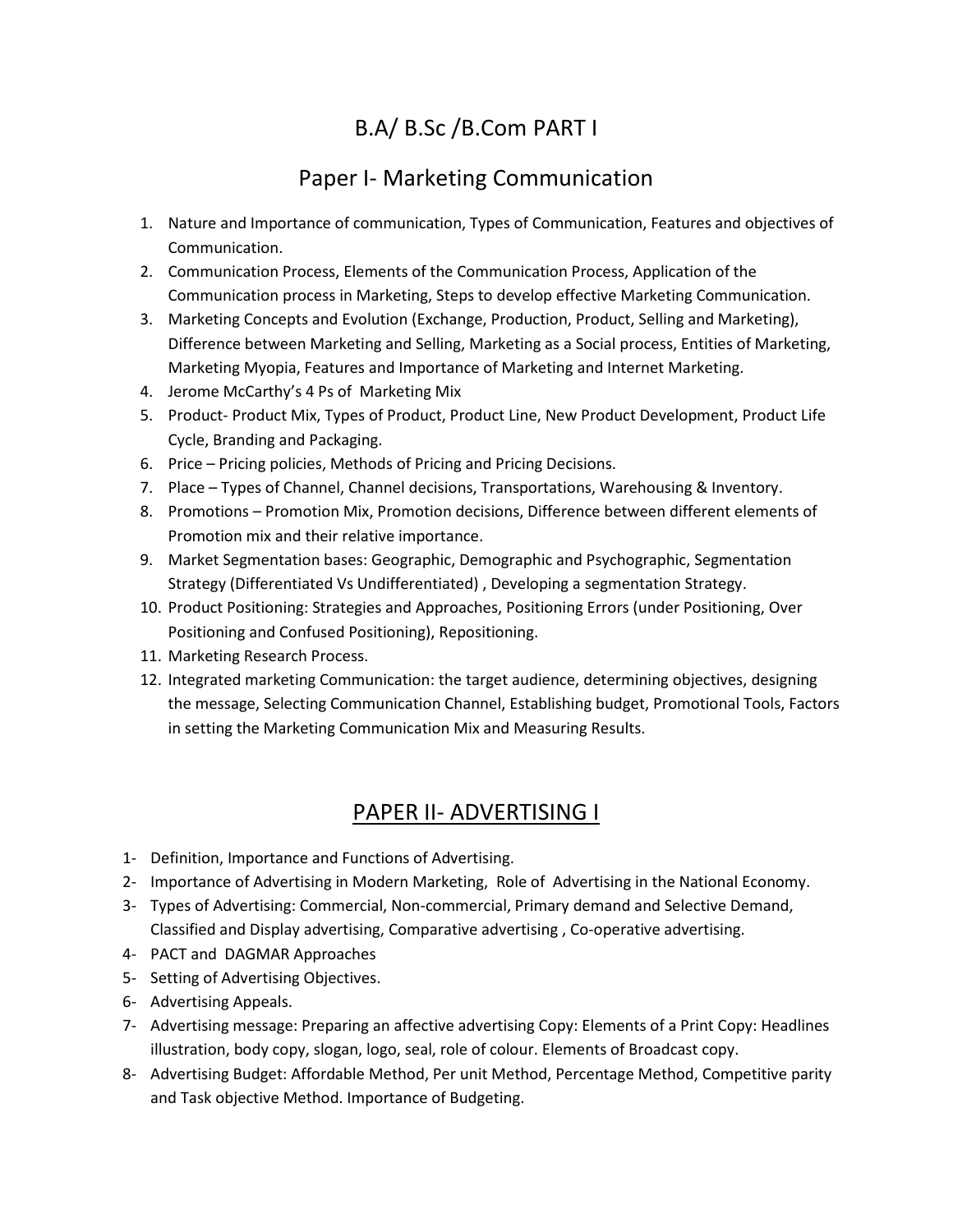### B.A/B.Sc/B.Com PART II

## PAPER - I : ADERVERTISING II

- 1. Advertising media- Types of Media Print Media (Newspaper & Magazines, Pamphlets, Posters & Brochures), Electronic Media(Radio, Television , Audio Visual Cassettes), Other Media (Direct Mail, Outdoor Media), Characteristics, merits & Demerits of above media, media scenes in India,
- 2. Problems of reaching in rural audience and markets.
- 3. Exhibitions & Melas. Press Conference.
- 4. Media Planning, Selection of Media Category. Their reach, frequency & impact, Cost and other
- 5. Factors influencing the choice of Media.
- 6. Media Scheduling
- 7. Evaluation of Advertising effectiveness.
- 8. Importance and difficulties, Methods of measuring advertising effectiveness, Pre-testing and Post testing
- 9. Regulation of advertising in India, Misleading and deceptive advertising & false claims.
- 10. Advertising Agencies: their role, Functions, Organization and Importance.

## PAPER-II : PERSONAL SELLING AND SALESMANSHIP

- 1. Nature and importance of Personal Selling and Salesmanship. Where Personal Selling is more effective than Advertising. Cost of Advertising Vs. Cost of Personal Selling
- 2. AIDAS model of selling.
- 3. Types of Sales Persons and Selling situations.
- **4.** Buying Motives.
- 5. Consumer Behavior: Fundamentals of Consumer Behavior; Factors Influencing Consumer Behavior – Learning, Motivation Personality, Attitudes, Social Cultural and Situational Factors; Consumer Decision – making process
- 6. Qualities of successful salesman with reference to consumer Services.
- 7. Types of markets: Consumer and Industries markets.
- 8. Process of effective selling: Prospecting, Pre-approach, Approach Presentation & demonstration, handling objectives, Closing the sale & post-sale activities.
- 9. Selling as carrier: advantages & difficulties in this career, Measures for making selling an attractive career.
- 10. Distribution network relationship
- 11. Reports and documents (Sales Manual, Order Book, Cash Memo, Tour Diary, Periodical Reports)
- 12. Marketing Correspondence: Letters related to order, enquiry ,tender, Payment etc